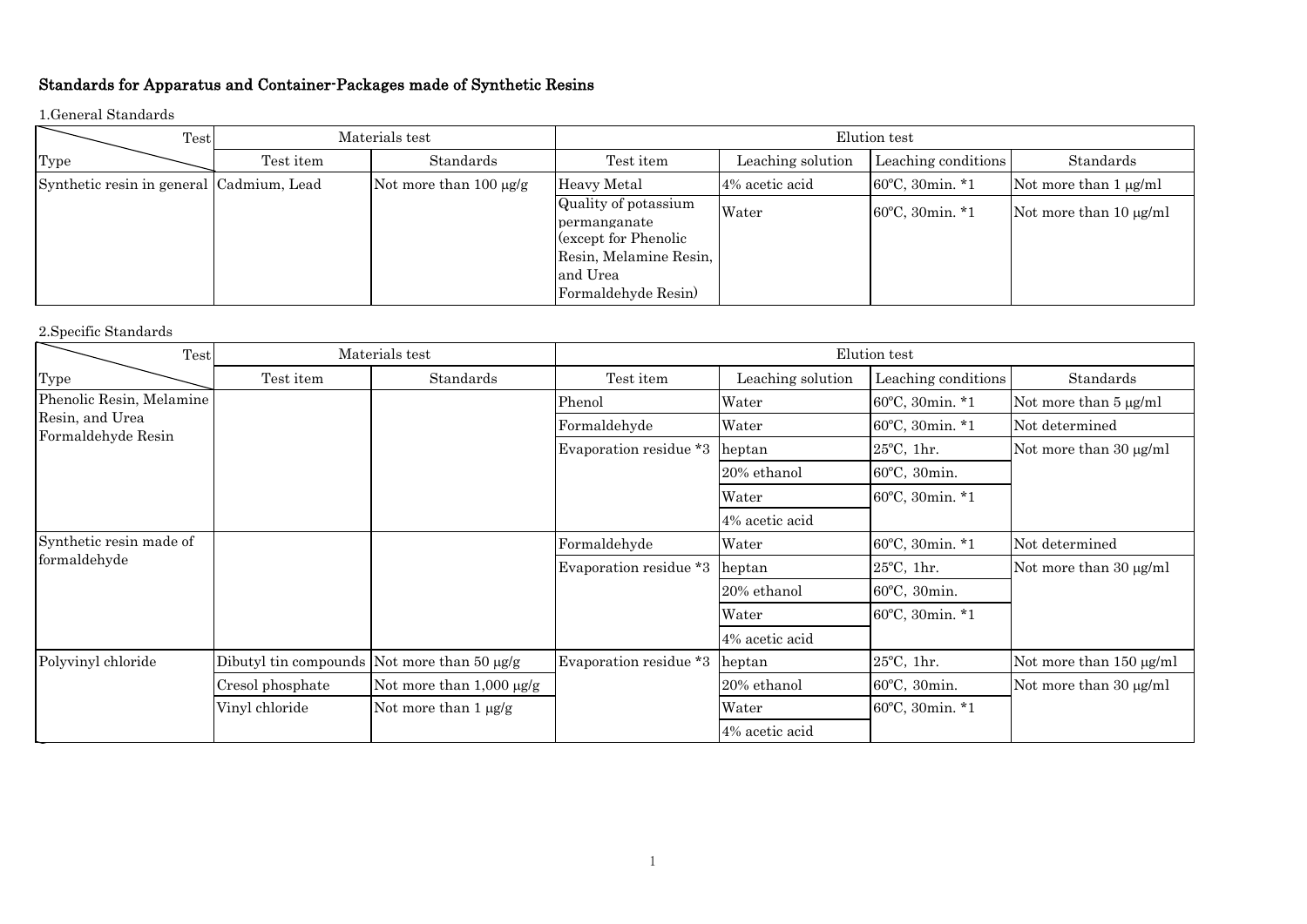| Test                               | Materials test        |                               | Elution test                  |                   |                      |                                                                                                                  |
|------------------------------------|-----------------------|-------------------------------|-------------------------------|-------------------|----------------------|------------------------------------------------------------------------------------------------------------------|
| Type                               | Test item             | Standards                     | Test item                     | Leaching solution | Leaching conditions  | Standards                                                                                                        |
| Polyethylene and<br>Polypropyrene  |                       |                               | Evaporation residue *3 heptan |                   | 25°C, 1hr.           | Not more than 30 μg/ml<br>Not more than 150 µg/ml<br>for a sample used at the<br>temperature of 100°C or<br>less |
|                                    |                       |                               |                               | 20% ethanol       | 60°C, 30min.         | Not more than 30 µg/ml                                                                                           |
|                                    |                       |                               |                               | Water             | 60°C, 30min. *1      |                                                                                                                  |
|                                    |                       |                               |                               | 4% acetic acid    |                      |                                                                                                                  |
| Polystyrene                        | Volatile substance *2 | Not more than 5,000 µg/g      | Evaporation residue *3        | heptan            | 25°C, 1hr.           | Not more than 240 µg/ml                                                                                          |
| Polystyrene foam                   | Volatile substance *2 | Not more than $2,000 \mu g/g$ |                               | 20% ethanol       | 60°C, 30min.         | Not more than 30 μg/ml                                                                                           |
| (Limited to that using hot Styrene |                       | Not more than $1,000 \mu g/g$ |                               | Water             | 60°C, 30min. *1      |                                                                                                                  |
| water)                             | Ethylbenzene          | Not more than 1,000 µg/g      |                               | 4% acetic acid    |                      |                                                                                                                  |
| Polyvinylidene chloride            | Barium                | Not more than $100 \mu g/g$   | Evaporation residue *3        | heptan            | 25°C, 1hr.           | Not more than 30 μg/ml                                                                                           |
|                                    |                       |                               |                               | 20% ethanol       | 60°C, 30min.         |                                                                                                                  |
|                                    | Vinylidene chloride   | Not more than $6 \mu g/g$     |                               | Water             | 60°C, 30min. *1      |                                                                                                                  |
|                                    |                       |                               |                               | 4% acetic acid    |                      |                                                                                                                  |
| Polyethylene                       |                       |                               | Antimony                      | 4% acetic acid    | 60°C, 30min. *1      | Not more than 0.05 µg/ml                                                                                         |
| terephthalate                      |                       |                               | Germanium                     | 4% acetic acid    | 60°C, 30min. *1      | Not more than 0.1 µg/ml                                                                                          |
|                                    |                       |                               | Evaporation residue *3        | heptan            | 25°C, 1hr.           | Not more than 30 μg/ml                                                                                           |
|                                    |                       |                               |                               | 20% ethanol       | 60°C, 30min.         |                                                                                                                  |
|                                    |                       |                               |                               | Water             | 60°C, 30min. *1      |                                                                                                                  |
|                                    |                       |                               |                               | 4% acetic acid    |                      |                                                                                                                  |
| Polymethyl methacrylate            |                       |                               | Methyl methacrylate           | 20% ethanol       | 60°C, 30min.         | Not more than 15 µg/ml                                                                                           |
|                                    |                       |                               | Evaporation residue *3        | heptan            | $25^{\circ}$ C, 1hr. | Not more than 30 µg/ml                                                                                           |
|                                    |                       |                               |                               | 20% ethanol       | 60°C, 30min.         |                                                                                                                  |
|                                    |                       |                               |                               | Water             | 60°C, 30min. *1      |                                                                                                                  |
|                                    |                       |                               |                               | 4% acetic acid    |                      |                                                                                                                  |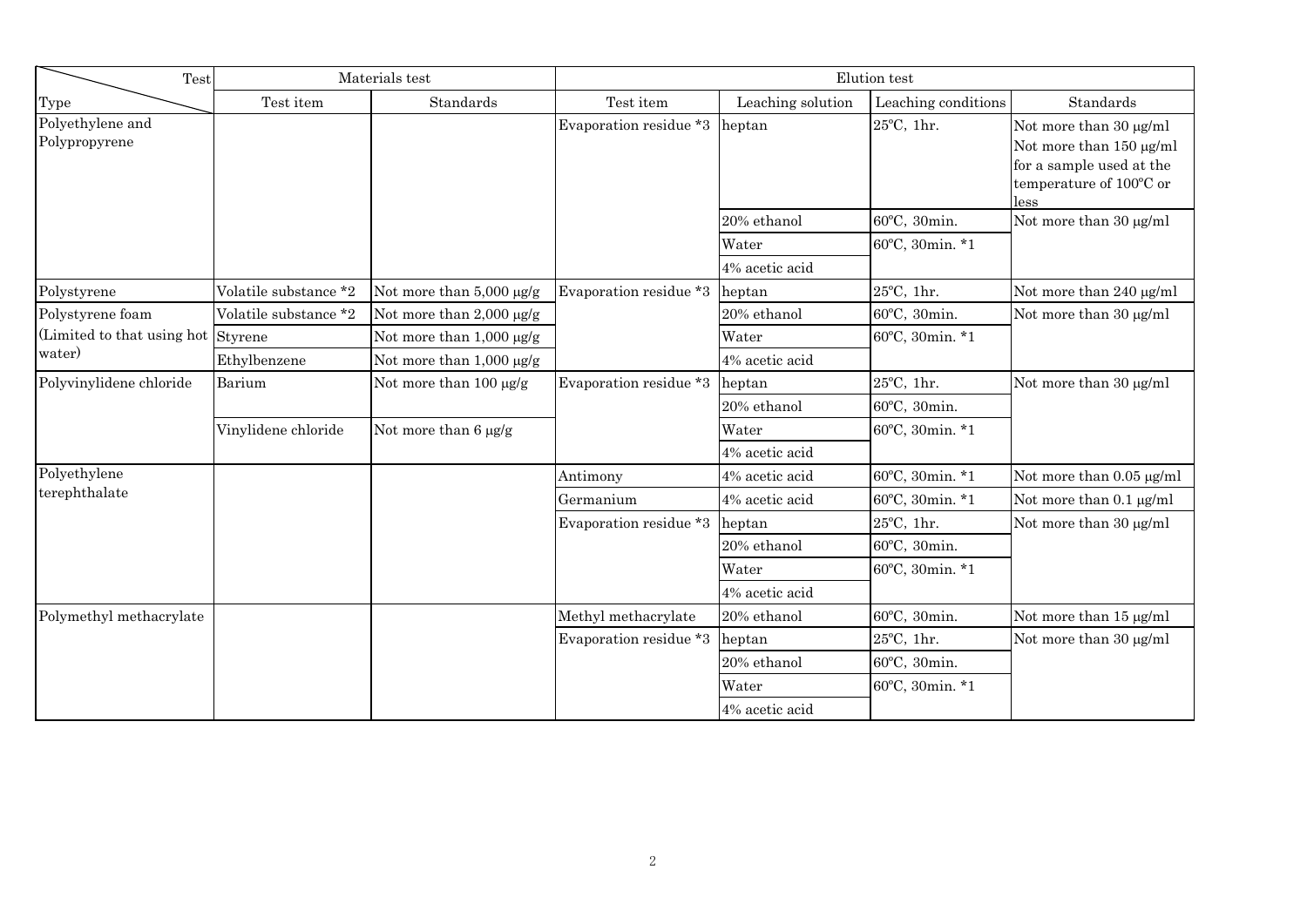| Test                     |                       | Materials test            | Elution test           |                   |                      |                         |
|--------------------------|-----------------------|---------------------------|------------------------|-------------------|----------------------|-------------------------|
| Type                     | Test item             | Standards                 | Test item              | Leaching solution | Leaching conditions  | Standards               |
| Nylon                    |                       |                           | ε-Caprolactam          | 20% ethanol       | 60°C, 30min.         | Not more than 15 µg/ml  |
|                          |                       |                           | Evaporation residue *3 | heptan            | $25^{\circ}$ C, 1hr. | Not more than 30 µg/ml  |
|                          |                       |                           |                        | 20% ethanol       | 60°C, 30min.         |                         |
|                          |                       |                           |                        | Water             | 60°C, 30min. *1      |                         |
|                          |                       |                           |                        | 4% acetic acid    |                      |                         |
| Polymethyl pentene       |                       |                           | Evaporation residue *3 | heptan            | 25°C, 1hr.           | Not more than 120 µg/ml |
|                          |                       |                           |                        | 20% ethanol       | 60°C, 30min.         | Not more than 30 µg/ml  |
|                          |                       |                           |                        | Water             | 60°C, 30min. *1      |                         |
|                          |                       |                           |                        | 4% acetic acid    |                      |                         |
| Polycarbonate            | Bisphenol A           | Not more than 500 µg/g    | Bisphenol A *3         | heptan            | 25°C, 1hr.           | Not more than 2.5 µg/ml |
|                          | (including phenol and |                           | (including phenol and  | 20% ethanol       | 60°C, 30min.         |                         |
|                          | $p$ -t-butylphenol)   |                           | $p$ -t-butylphenol)    | Water             | 60°C, 30min. *1      |                         |
|                          |                       |                           |                        | 4% acetic acid    |                      |                         |
|                          | Diphenylcarbonate     | Not more than 500 µg/g    | Evaporation residue *3 | heptan            | 25°C, 1hr.           | Not more than 30 µg/ml  |
|                          | Amines                | Not more than $1 \mu g/g$ |                        | 20% ethanol       | 60°C, 30min.         |                         |
|                          | (triethylamine and    |                           |                        | Water             | 60°C, 30min. *1      |                         |
|                          | tributylamine)        |                           |                        | 4% acetic acid    |                      |                         |
| Polyvinyl alcohol        |                       |                           | Evaporation residue *3 | heptan            | 25°C, 1hr.           | Not more than 30 µg/ml  |
|                          |                       |                           |                        | 20% ethanol       | 60°C, 30min.         |                         |
|                          |                       |                           |                        | Water             | 60°C, 30min. *1      |                         |
|                          |                       |                           |                        | 4% acetic acid    |                      |                         |
| Polylactic acid          |                       |                           | Lactic acid            | Water             | 60°C, 30min. *1      | Not more than 30 µg/ml  |
|                          |                       |                           | Evaporation residue *3 | heptan            | 25°C, 1hr.           | Not more than 30 µg/ml  |
|                          |                       |                           |                        | 20% ethanol       | 60°C, 30min.         |                         |
|                          |                       |                           |                        | Water             | 60°C, 30min. *1      |                         |
|                          |                       |                           |                        | 4% acetic acid    |                      |                         |
| Polyethylene naphthalate |                       |                           | Germanium              | 4% acetic acid    | 60°C, 30min. *1      | Not more than 0.1 µg/ml |
|                          |                       |                           | Evaporation residue *3 | heptan            | 25°C, 1hr.           | Not more than 30 µg/ml  |
|                          |                       |                           |                        | 20% ethanol       | 60°C, 30min.         |                         |
|                          |                       |                           |                        | Water             | 60°C, 30min. *1      |                         |
|                          |                       |                           |                        | 4% acetic acid    |                      |                         |